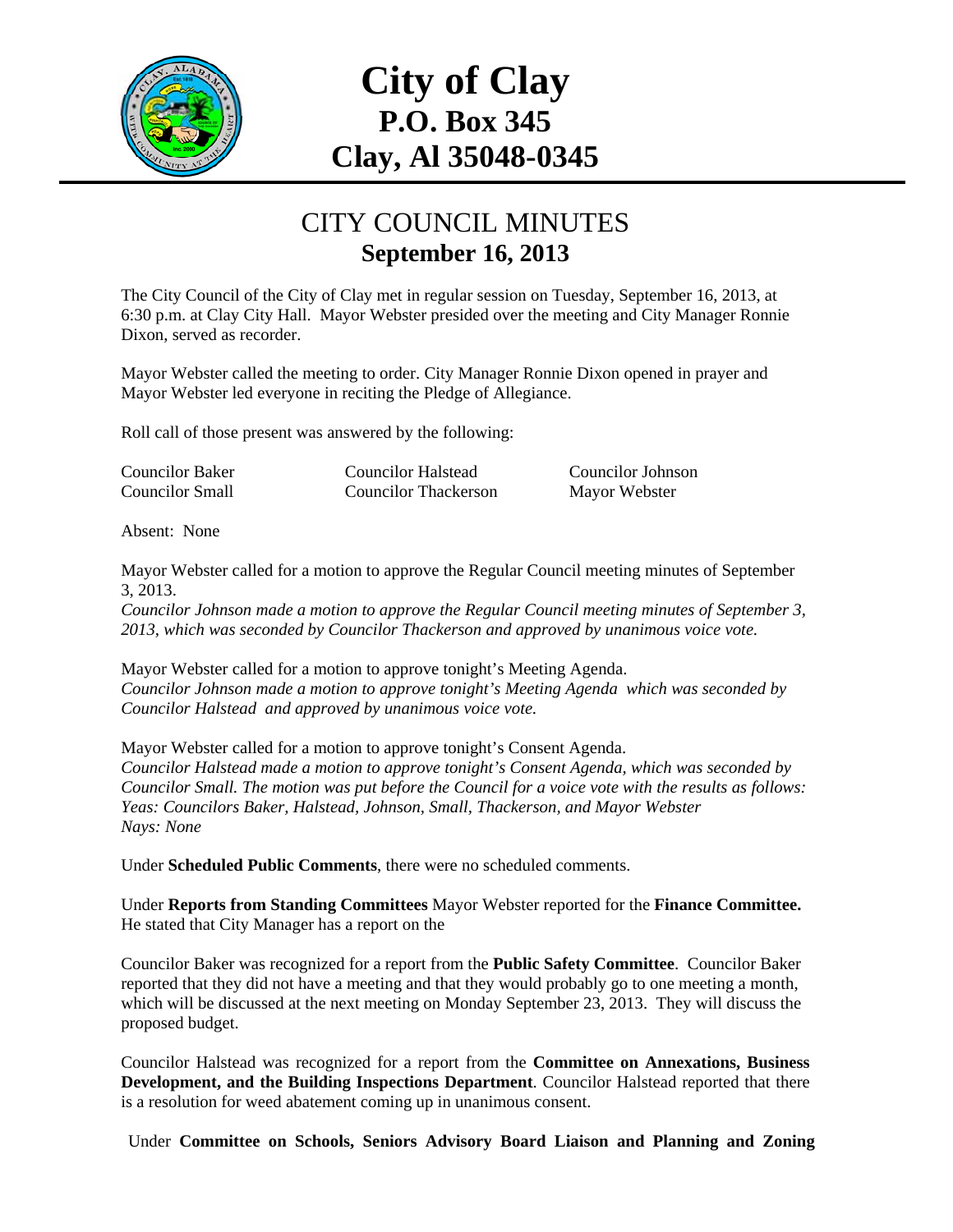

## **CITY OF CLAY CITY COUNCIL MINUTES September 16, 2013**

**Councilor Ex-Officio**, Councilor Johnson announced the COC lunch and discussed the upcoming Butterbean Festival in October. She reported that Linda Plummer has been out with surgery and that Allison has been filling in.

Councilor Small was recognized for a report from the **Public Works Department and Library Board**. Mr. Small stated that he had nothing to report.

**Councilor Thackerson** was recognized for a report on the **Parks and Recreation Board.** He announced that the Park Board did meet about possible projects. The most immediate appears to be restrooms at Cosby Lake.

City Manager Dixon announced that the Center Point Fire Dept will be hosting Breast Cancer Awareness event at Cosby Lake on September 29, 2013 from 3-8pm.

Under **Reading of Petitions, Applications, Complaints, Appeals, Communications, etc.,** Mayor Webster announced that there were none.

Under the **City Manager's Report**, City Manager Ronnie Dixon reported the account balances in the General Fund =  $$111,128.41$ ; Senior Citizens Fund =  $$2,753.19$ ; Library Fund =  $$3,266.71$ ; Contractors Bond =  $$124,035.55$ ; Capital Improvement Fund =  $$208,239.83$ ; 4 & 5 Cent Gasoline Fund = \$164,623.31; 7 Cent Gasoline Fund = \$177,329.66; Ballpark Revenue = \$98,095.33; Ballpark Expense =  $-$ \$-80,435.20; General Fund Contingency Fund = \$50,000.00; General Fund Road Paving Projects =  $$50,000.00$ ; and BBT AMFUND Payment Fund =  $$37,500.00$ .

Councilor Johnson asked if Mr. Dixon if we would be able to put more money into the savings. Mr. Dixon stated that we are in the late months of the year where the city must survive on the sales tax for the remaining of the year. He said that he did not see that adding to the contingency fund would be possible this fiscal year.

Mr. Dixon informed the council of the budget worksheet in their packet. He addressed where the increase of sales tax is reflected in the budget and other areas he felt needed to be discussed. There was discussion among the council about various sections of the budget, including gas tax and road paving and drug testing at the school. Mr. Dixon asked the council to look over the budget and let him know this week of any changes so he can prepare the budget for approval at the next council meeting.

Under **Resolutions, Ordinances, Orders and Other Business** Mayor Webster called for a motion to enter into unanimous consent.

*Councilor Small made a motion to suspend the regular rules of order and enter into unanimous consent which was seconded by Councilor Johnson. Yeas: Councilors Baker, Halstead, Johnson,Small, Thackerson, and Mayor Webster* 

Mayor Webster introduced Resolution 2013-26, A Resolution Abating Weeds at 5208 Chestnut Lane, which was read by City Manager Ronnie Dixon. The cost of this Resolution is \$202.50 which will be probated with the Jefferson County Court.